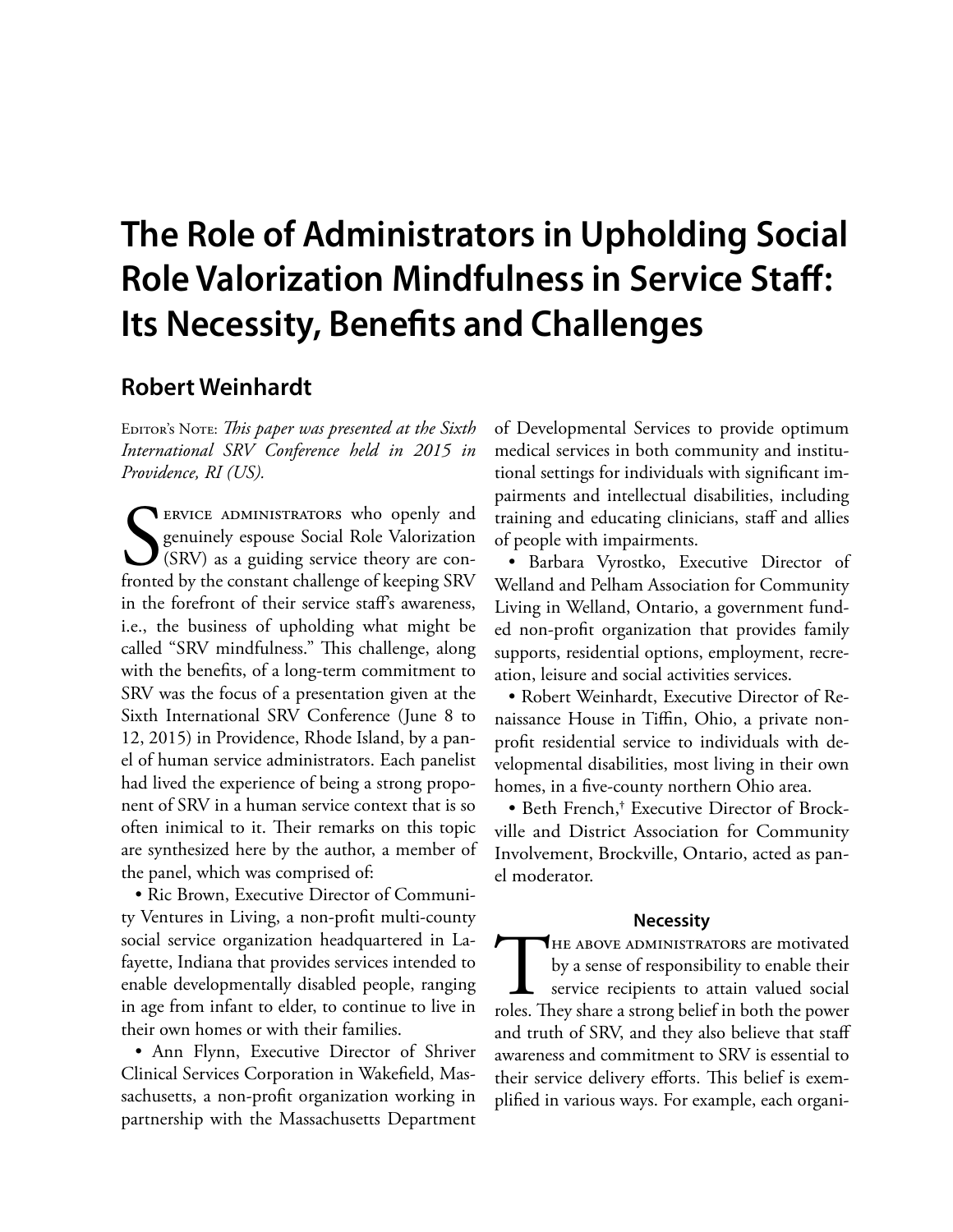zation has a history of sending service workers to SRV and PASSING (Wolfensberger & Thomas, 2007) training, sponsoring SRV and PASSING training events for their own staff and others, incorporating basic SRV ideas into its orientation of new staf, and providing recurrent reinforcement of these ideas in their formal and informal discussions. Each recognizes that his/her own deep understanding and commitment to SRV is required in order for them to, in turn, support their service workers in helping those they serve to attain valued social roles and, ultimately, greater access to the good things of life (Wolfensberger, Thomas & Caruso, 1996). Fundamentally, their commitments are sustained by a belief that the potential benefts of implementing SRV are very real and well worth struggling to attain.

## **Benefts**

THE PANELISTS IDENTIFIED many general and specific ways in which SRV implementation benefitted the people served by their respective organizations-benefits eral and specifc ways in which SRV implementation beneftted the people served by their respective organizations–benefts which, they felt, were not likely to be realized without their staff having had a service mentality framed by SRV. Some such benefts included the following.

SRV, and especially PASSING, empirically describe ideal though achievable service responses to a person's vulnerabilities. What is ideal for a person provides a framework for decision making at all levels of the organization. Note that this perspective is not meant to limit the application of SRV to one person; the above-named agencies were responsible for supporting multiple people. Furthermore, these agencies have come to realize that what is ideal for a person can be difficult to conceptualize without SRV. These agencies have found that when leadership staff have been welltrained in SRV and PASSING, it helps to frame conversations about making potent and relevant decisions afecting the entire gamut of supports, from mundane to life-changing. Having a home; being a good neighbor, true friend, or a loving

and loved family member; and having a meaningful role to fulfll during the day (such as worker or student) are likely to lead to some of the good things of life that result from capitalizing upon the power of valued roles (Wolfensberger, Thomas *&* Caruso, 1996).

Understanding the devaluing life experience and heightened vulnerability of service recipients gives program and agency leadership a direction to follow, and improves service workers' ability to see the impact of service provision from the point of view of the service recipient. In the case of the agencies named above, this has led, for example, to service workers staunchly advocating for the worth of people with medically vulnerable conditions, to services maintaining organizational commitments to people over the long run and, in a signifcant number of instances, to service staf maintaining long-term personal commitments to individual recipients.

Service workers with an understanding of SRV seek and support valued roles for service recipients. A few concrete examples of this include: supporting an elderly gentleman to become recognized and respected in his family role as "uncle;" helping a middle-aged woman from a large family fulfll her roles as sister, daughter and aunt; assisting an adult man to fulfll his role as a deacon in his church; and encouraging recipients to be good neighbors by small but thoughtful and bridge-building gestures, such as making cookies for new families coming into the neighborhood, or creating opportunities for neighbors to spend time together in shared hobbies.

SRV helps service workers to gain insight into the issues that are truly important to service recipients. It greatly helps to clarify the service workers' roles, and to strengthen empathy for and commitment to the person served. When faced with difficulty finding decent housing for a service recipient desperate for a home of his own, service workers with a grounding in SRV were able to relate his "existential story," making it about a human being, and not just about a case or number,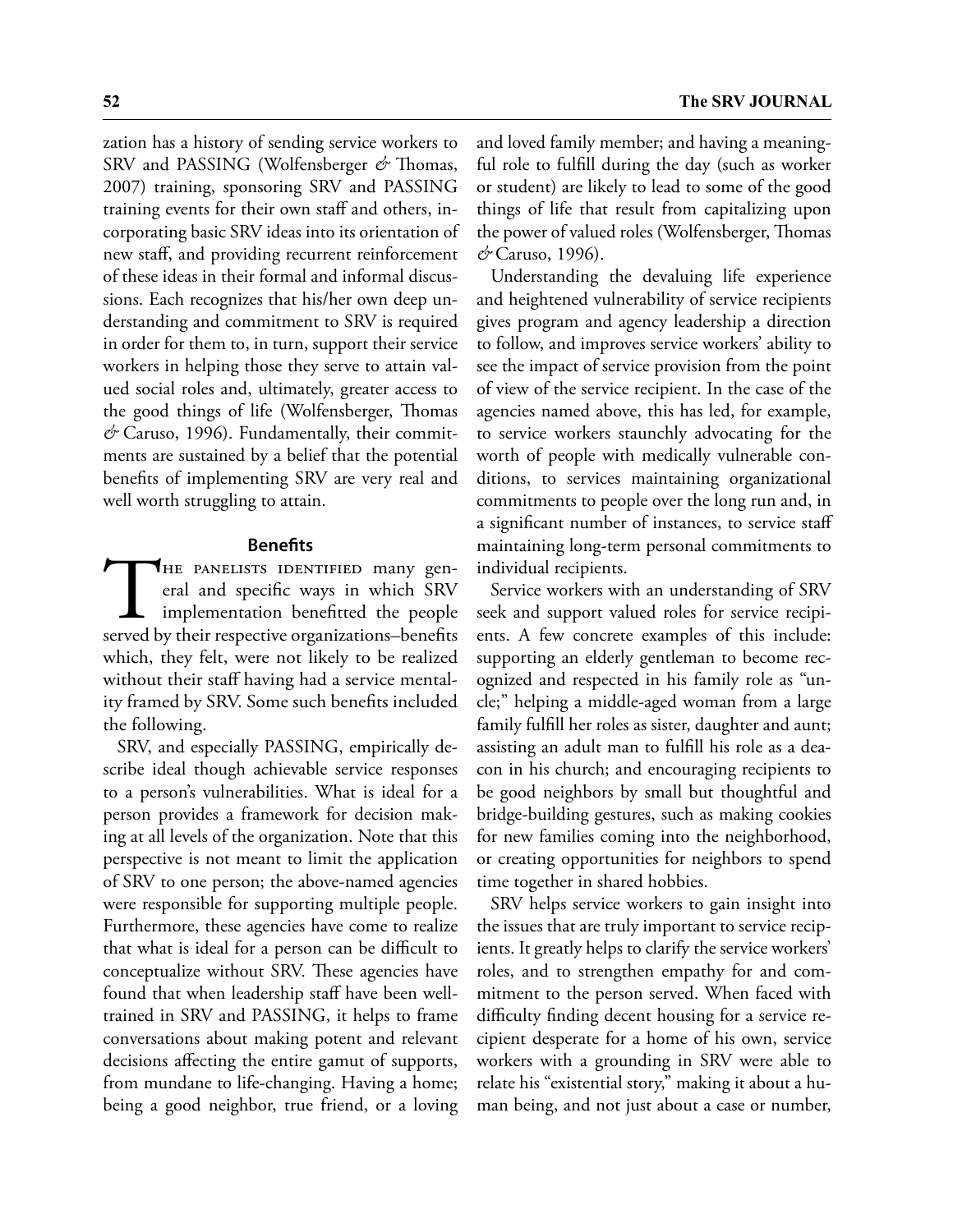thus countering the bureaucratic tendency to objectify and depersonalize.

The panel members agreed that it is possible that benefts such as these might occur in services with no or little SRV awareness or commitment, but that, if so, such outcomes would likely be "accidental," so to speak; nor is it likely such services would fully appreciate the importance of such outcomes in recipients' experience of the good things of life, or work hard to safeguard these outcomes.

Furthermore, knowledge acquired from SRV helps service workers to understand that choice is not an exercise in simply asserting one's rights. Autonomy is often denied to devalued people, and so conscious efforts are made to provide people with enough information to make informed choices. Consideration is given to the potential efects that a particular choice may have on a person's image and/or competence. Furthermore, expectations are not limited to choices involving segregated activities. And so on. An SRV framework can help service workers to see when choices can lead to valued roles, or to the opposite, namely, further wounding and devaluation. It helps service workers to see that societally valued roles are more likely to occur and persist when service workers help a person consider joining a community sports league, attend evening cooking classes at the local culinary school, or attend adult Bible study at a local church, rather than engaging in such activities in programs only for people with disabilities. It helps service workers see that eforts as simple as helping a person look her best and dress nicely when carrying out a valued role in a valued setting with valued people, even if getting "dressed up" to ft the role is not necessarily the person's first choice. The above are just a few simple illustrations meant to emphasize the larger point about SRV and choice making.

#### **Challenges**

THE INHERENT pedagogic complexity and rigorous learning demands of SRV present challenges to those who are committed to its implementation, particularly on the level of a program or organization. For some direct service workers, these challenges can pose barriers to acquiring more than a fairly superfcial understanding of SRV. For example, some direct service workers may have had limited educational opportunities beyond high school, or may have been out of school for a long time, and may at frst fnd it difficult to fully appreciate the high-order concepts of SRV or to immediately connect the conceptual framework of SRV to what they do every day. Other staf may not have the time or support necessary to attend SRV and PASSING training.

However, most of the challenges faced by direct service staff in regard to SRV commitment and implementation are due to external dynamics. For example, a major obstacle is that so many direct service workers face signifcant fnancial hardships. It is not uncommon for direct service staff to work several jobs just to make ends meet. The relatively low rates of pay generally accorded to them greatly adds to the difficulty that service organizations face in trying to recruit and retain direct service workers. Altogether, these realities can make it quite difficult for such workers to identify with the need for service recipients to attain valued social roles in order to experience the good things of life, when so many service workers may be lacking in these themselves or otherwise struggling to realize them.

Another pervasive external challenge to SRV acquisition is that–with only a few exceptions–there is a general lack of interest within "developmental disabilities" and some other human service felds in sponsoring or attending full introductory training in SRV and PASSING, at least interest at the "official" or systemic level. This situation is exacerbated by the availability of, and easy access to, thousands of shorter trainings that at least on the surface appear to be more "feel good" and non-controversial than SRV, which is usually advertised as being both lengthy and demanding. Many human service leaders would rather spend their staf development funds and eforts on train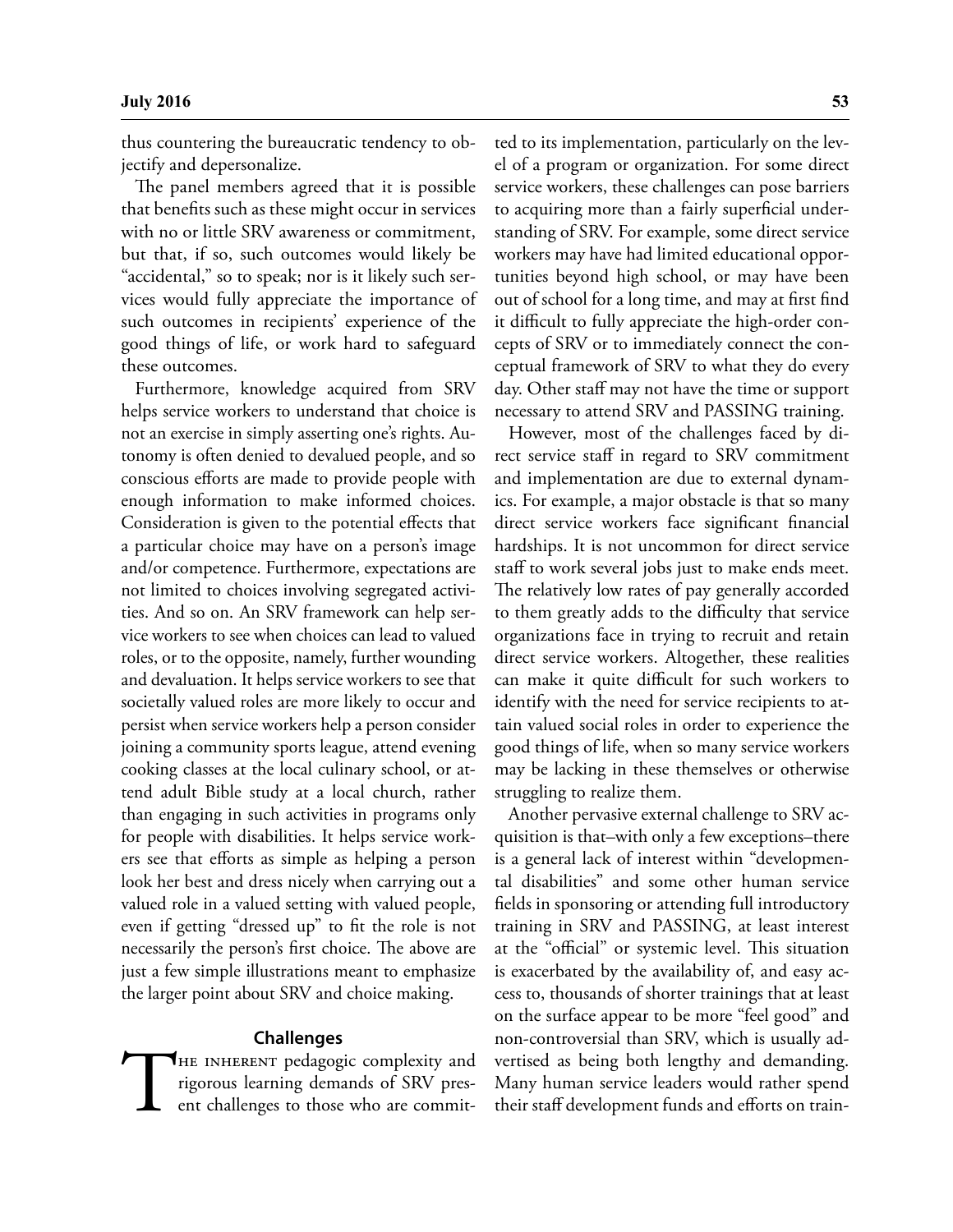ing that promotes things like rights, self-advocacy, person-centered planning or even staf-recipient surveillance mechanisms. Even within agencies that are committed to SRV, it is difficult to maintain commitment to engaging staf in regular full SRV and PASSING training due to the cost and time commitment that these entail.

Yet another external challenge is that of "staff turnover." Turnover rates of direct service workers exceed 50% per year in many agencies. Turnover perpetuates relationship discontinuity, one of the common wounds of many service recipients. Turnover is a signifcant barrier to frst getting workers trained in SRV, and then to keeping them around long enough to learn to implement SRV by the essential direct on-the-job experience and even mentorship that proficient SRV implementation generally requires.

SRV learning is challenged by the 'rights and choice' culture, which can overemphasize rights to the point of distortion, and can obscure issues surrounding the choices that some people make which end up exacerbating devalued status. Choice is too often exalted regardless of the result. Little thought is given to what impact a particular choice may have on a person's image, for example, or level of competency. What makes a person happy or feel accepted gets promoted as the essential element of choice. If a developmentally disabled adult chooses to attend a children's activity sponsored for other developmentally disabled adults, discussion about the impact this may have on that person's image and competency is often discouraged or not even considered, thus potentially exacerbating the heightened vulnerability of so many adults with intellectual impairments to be seen and treated as more like children (Wolfensberger, 1998, pp. 15-16).

Another challenge to SRV learning, mastery and implementation is the denial in professional "developmental disability" circles that social and societal devaluation exists. This can make the importance of socially valued roles–what they really are and mean for a person-difficult to compre-

hend. "I don't devalue people with disabilities" or "I personally don't believe that a person's disability is devaluing" are common responses when discussing conscious or unconscious devaluation. It is still common to see people with disabilities surrounded by images that promote such negative stereotypes, such as that they are a menace, childlike or sick. Despite self-advocacy, self-determination and other popular ideologies, vulnerable people continue to be placed in or associated with devalued roles, served in segregated services, and provided activities with little relevance or hope for truly valued roles.

Another challenge to maintaining SRV mindfulness faced by agency directors is when the authority to plan services is ultimately outside of their control. This is often the case when service planning is led by "case management" employees of governmental entities that have funding and regulatory control. For multiple, non-programmatic reasons, case managers often have little day-to-day contact with, or knowledge of, service recipients' history or current needs. Thus, despite such mandated basics for the planning process as assessment, person-centeredness and measurable outcomes, plans are so often created that primarily address only low-level needs and short-term accomplishments–that is, things that can be more simply and quickly demonstrated, measured and checked off. The service agency in such contexts, while technically a member of the service recipient's "team," is placed in a subordinate status of doing what the service-shapers and funders decide, or is otherwise strongly disincentived from addressing their recipients' higher order needs. Doing so is often seen as unnecessary by those responsible for the plan, because they can simply (and with very little mental or physical efort) go to a "person-centered tool box" website and choose from a variety of templates to come up with a plan. However, helping a service recipient achieve and fll valued social roles is greatly facilitated if doing so comes to be seen as an important endeavor by all concerned, including case man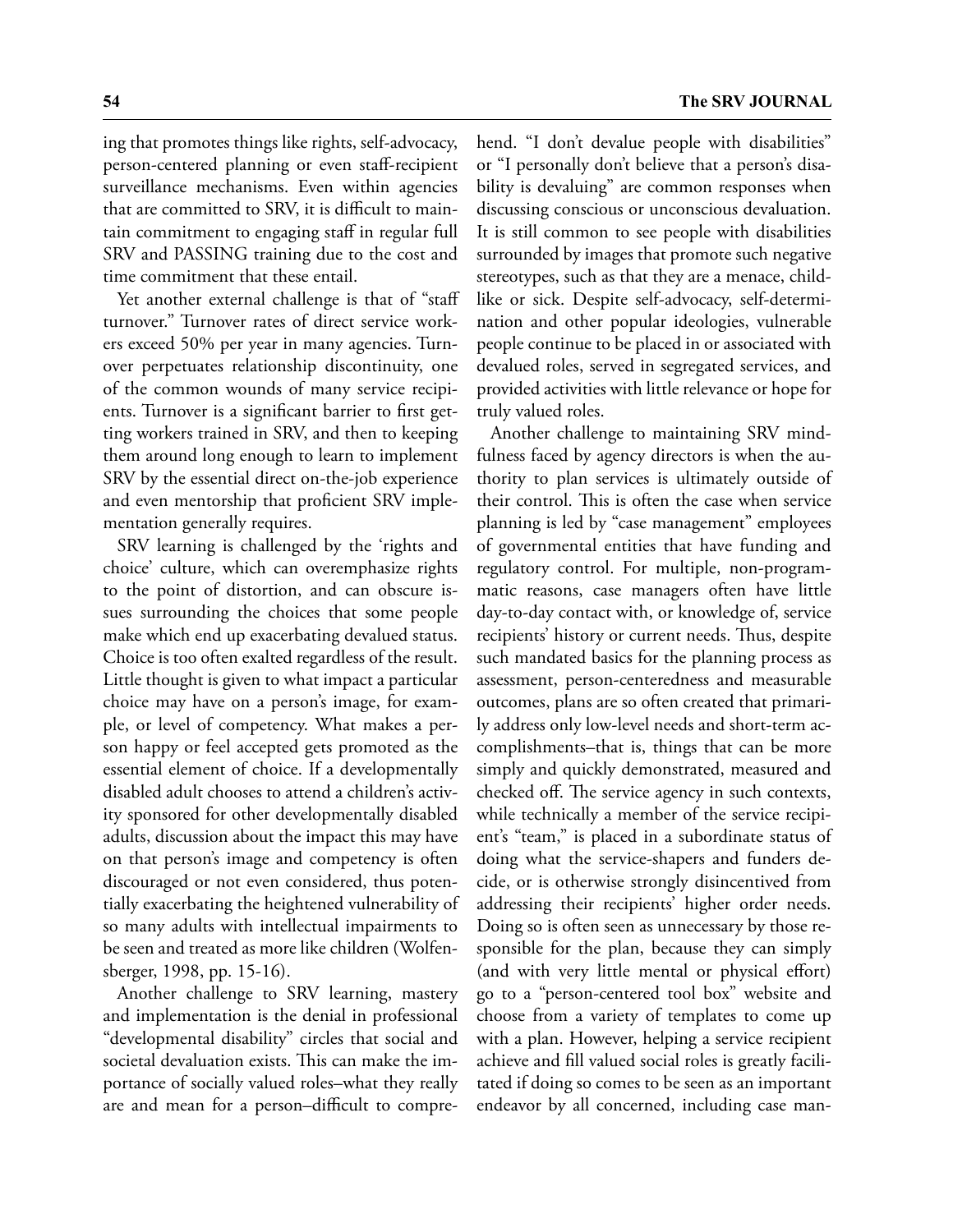agers and service funders. Discussions surrounding valued social roles require insight about many aspects of a service recipient's life, and planning should follow a thoughtful process incorporating role goals (Wolfensberger, 1998, pp. 82-95). In other words, realizing valid SRV goals requires substantial SRV mindfulness.

Programmatic issues surrounding the needs of service recipients should be what gives the organization its mission and guides the efforts of service leadership and service workers. Meeting the needs of service recipients should be the driving force of service delivery. However, the reality is that agency directors spend much of their time contending with non-programmatic issues that have little to do with, and in fact largely constrain, organized eforts to address the needs of their service recipients. Funding requirements, regulatory mandates, compliance demands, staff turnover, human resource management issues, legal liability avoidance and many other non-programmatic concerns occupy much of the day-to-day time and focus of agency directors' efforts.

Funding requirements sometimes present a contradictory challenge. Agency directors may struggle to get additional individualized services, and then find it difficult to say no to providing a congregate service with a high(er) rate of compensation. On the one hand, it is a major challenge when a service recipient's needs exceed funding limits or approved billable time specifications– such as happens in the case of a recipient's failing health–causing the service system's wheels to start grinding toward the person's institutional placement or worse. On the other hand, funding, sometimes substantial funding, is readily available (at least in the US) for segregated and congregated services, such as in transportation and day services, and in elder services, including nursing homes.

Agency directors are also challenged by the very strong natural tendency to want to believe–or to at least allow others (e.g., family members, board members and funders) to believe–that staff or the organization is almost by defnition doing good work. This creates major barriers to understanding and dealing with what is wrong with services, not to mention what may be good but could be so much better, and hinders recognizing/accepting that such comforting beliefs, along with the organizational and systemic (in)actions these generate, are often part of the problem (cf. Osburn, Caruso *&* Wolfensberger, 2011). Serving a small number of people in a nice looking, well-appointed home in the heart of the community is a good start for service recipients to occupy certain valued roles, but is merely a positive precondition. It does not automatically mean that valued social roles will be attained without further and sustained eforts across all levels of the organization.

#### **Conclusion**

WE THINK THE CHALLENGES we have<br>
noted here are fairly "universal" among<br>
SRV-minded service administrators, at<br>
least in North American services and services sysnoted here are fairly "universal" among SRV-minded service administrators, at tems. We further think that it would be helpful for like-minded agency directors with the same SRV commitments and determination to maintain contact with each other in order to share experiences as well as SRV implementative strategies and resources. The international SRV conferences provide occasional opportunities for this. A more regular gathering of directors to share ideas, successes and challenges would be worth organizing. On-line forums are another avenue for this that could be accessed to establish and maintain a regular dialogue among SRV directors. Implementing SRV in services can start with the commitments of the agency director and permeate the service. Such commitments are essential in order to inspire and validate the SRV efforts of service workers, and in order for them to more fully understand the power of SRV to bring the people they serve valued social roles and at least some of the good things of life. Lastly, for service directors with such commitments, integrity and earnestness in pursuit of SRV is important to uphold even if perfect successes will not always be achieved or attained.  $\mathcal{O}$